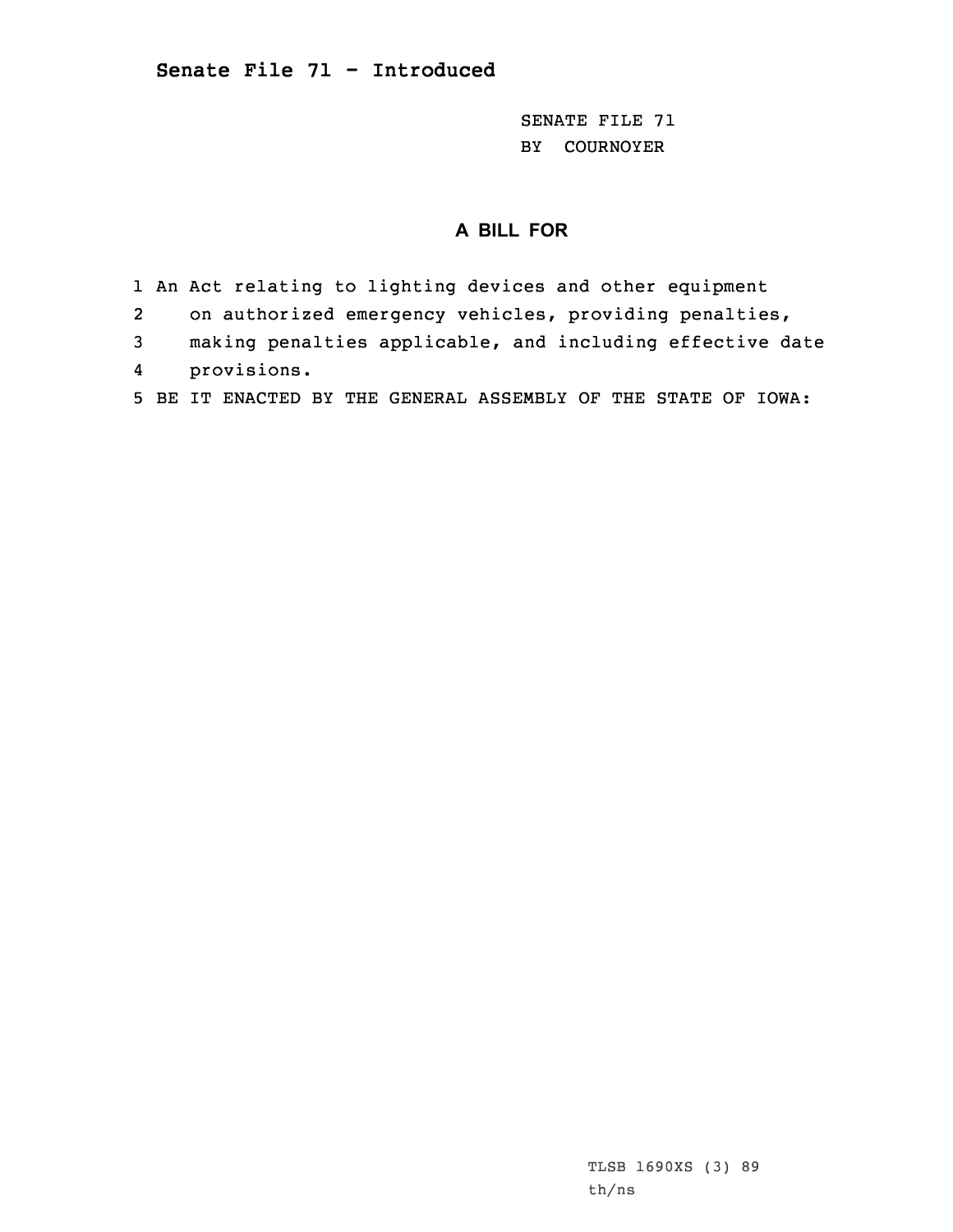1 Section 1. Section 321.423, subsection 2, paragraph f, Code 2 2021, is amended to read as follows:

3 *f.* <sup>A</sup> flashing white light, including <sup>a</sup> flashing headlamp, is 4 permitted on <sup>a</sup> vehicle pursuant to [subsection](https://www.legis.iowa.gov/docs/code/2021/321.423.pdf) 7.

5 Sec. 2. Section 321.423, subsection 3, paragraph a, 6 subparagraph (3), Code 2021, is amended to read as follows:

7 (3) An authorized emergency vehicle, other than <sup>a</sup> vehicle 8 described in paragraph  $a''$ , subparagraph (1) or (2), if the blue 9 light is positioned on the passenger side of the vehicle and is 10 used in conjunction with <sup>a</sup> red light positioned on the driver 11 side of the vehicle.

12 Sec. 3. NEW SECTION. **321.424 Authorized emergency vehicle** 13 **lights.**

14 Notwithstanding any provision of law to the contrary: 1. An authorized emergency vehicle may be equipped with <sup>a</sup> combination of interior and exterior lights, flashing headlamps, and flashing tail lamps as provided in this section and in this chapter.

 2. An official law enforcement, fire department, or emergency medical services vehicle owned by the state or <sup>a</sup> municipality, as defined in section 670.1, may be equipped with flashing headlamps.

 3. An authorized emergency vehicle owned by the state, <sup>a</sup> municipality, as defined in section 670.1, or <sup>a</sup> private emergency medical services company delivering services to the state, <sup>a</sup> municipality, or <sup>a</sup> hospital pursuant to <sup>a</sup> written contract, or <sup>a</sup> privately owned vehicle designated as an authorized emergency vehicle pursuant to section 321.451, shall be equipped with <sup>a</sup> combination of operational red and blue lights. However, <sup>a</sup> towing or recovery vehicle, unless owned by the state or <sup>a</sup> municipality, shall not be equipped with red and blue lights.

33 4. An authorized emergency vehicle equipped with an 34 interior or exterior light bar must have the light bar 35 positioned such that front and rear facing red lights are on

-1-

LSB 1690XS (3) 89  $th/ns$  1/5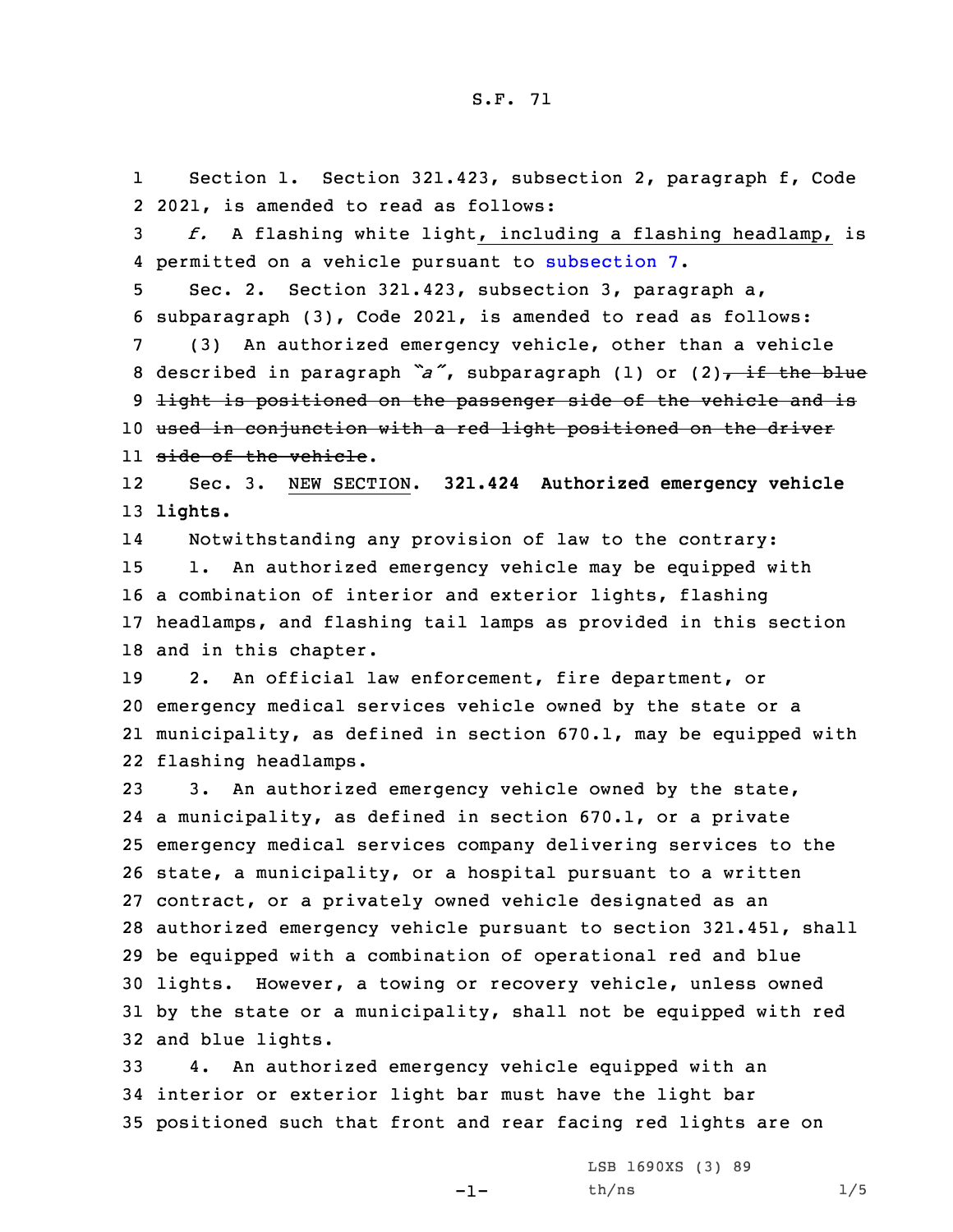S.F. 71

1 the driver's side of the vehicle and front and rear facing blue 2 lights are on the passenger's side of the vehicle.

 5. An authorized emergency vehicle equipped with an interior or exterior light bar with red and blue flashing lights may be equipped with flashing or solid white lights scattered among or between <sup>a</sup> clear or colored lens that displays <sup>a</sup> red or blue flashing light.

 6. An authorized emergency vehicle may be equipped with one or more lights capable of emitting <sup>a</sup> split red and blue steady or flashing light, which may be mounted on or in the vehicle. 11 7. An authorized emergency vehicle may be equipped with one or more lights on the side of the vehicle capable of emitting red and blue light, red and white light, or blue and white 14 light.

15 8. An authorized emergency vehicle may be equipped with one 16 or more lights with <sup>a</sup> clear or colored lens.

 9. An official law enforcement, fire, rescue, or emergency medical services vehicle may be equipped with lights or light bars containing one or more rear zone amber lights or amber directional arrows, which shall be in addition to any other required lighting equipment. An authorized emergency vehicle shall not be equipped with an amber light positioned on the front or side of the vehicle. However, an aerial fire apparatus may be equipped with amber flashing lights on the outriggers of the apparatus.

 10. An authorized emergency vehicle may be equipped with one or more steady, oscillating, or flashing white lights, flashing headlamps, or flashing reverse lamps, which shall be in addition to any other required lighting equipment. <sup>A</sup> light bar shall not be equipped or used to display flashing white lights visible from the rear of the vehicle. This subsection shall not be construed to prohibit an authorized emergency vehicle owned by the state or <sup>a</sup> municipality, as defined in section 670.1, from being equipped with or using <sup>a</sup> spotlight or exterior light bar capable of displaying <sup>a</sup> steady white light

 $-2-$ 

LSB 1690XS (3) 89 th/ns 2/5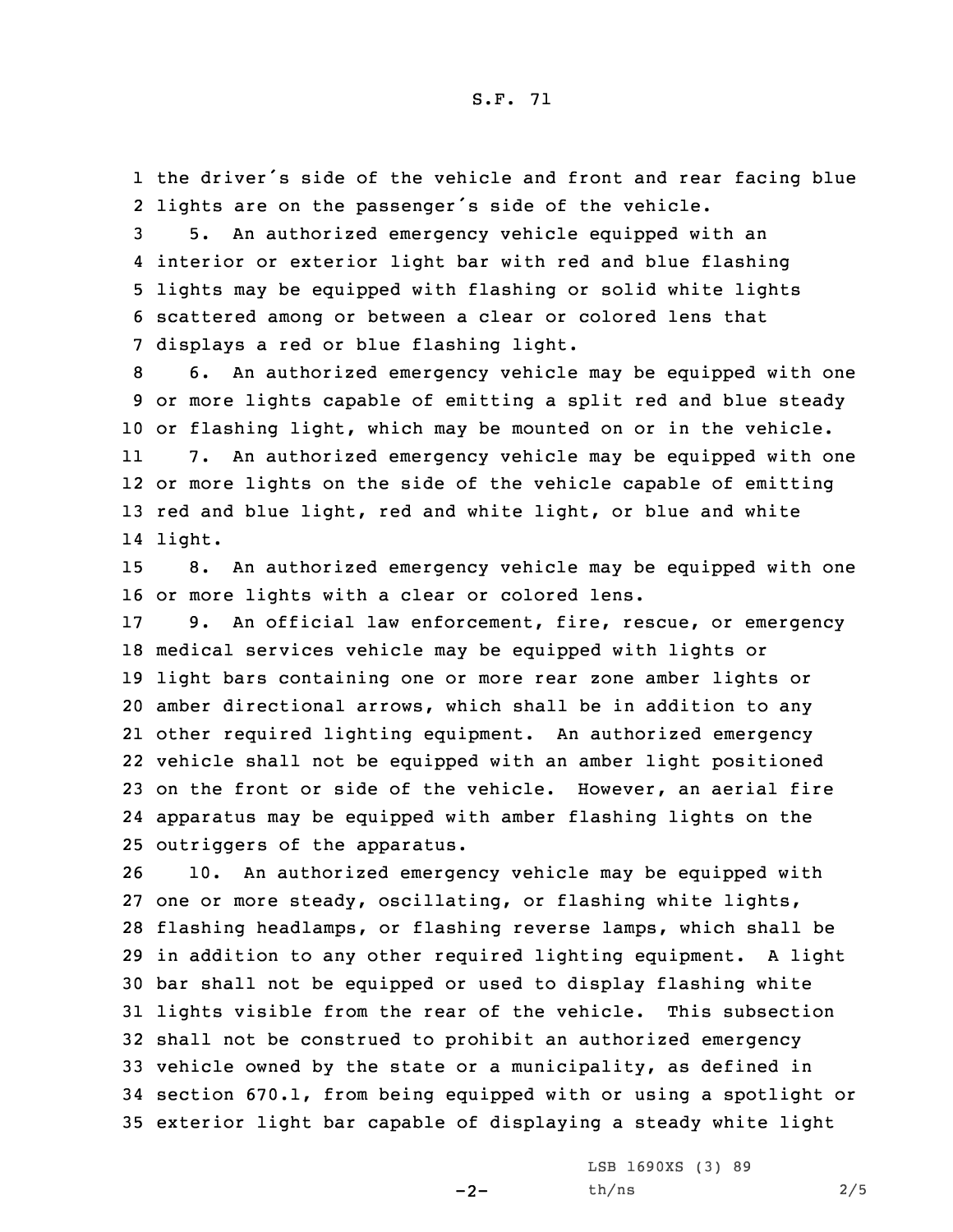1 for use as <sup>a</sup> work light, alley light, search light, or take 2 down light.

 11. An authorized emergency vehicle owned by <sup>a</sup> state or <sup>a</sup> municipality, as defined in section 670.1, that is primarily used as an incident command vehicle may be equipped with one or more steady or flashing green lights, which shall be in addition to any other required lighting equipment. <sup>A</sup> steady or flashing green light equipped pursuant to this subsection shall not be activated unless the vehicle is being used as <sup>a</sup> stationary incident command post at the location of an emergency incident, an official training exercise, or for maintenance or demonstration purposes.

 12. An official fire department or emergency medical services vehicle purchased, delivered, or refurbished on or after July 1, 2021, shall be equipped with <sup>a</sup> master warning switch to activate all emergency lights on the vehicle, in addition to one or more switches to separately activate or isolate the front, side, and rear warning lights.

19 Sec. 4. Section 321.433, Code 2021, is amended to read as 20 follows:

21**321.433 Sirens, whistles, and bells prohibited.**

22 1. <sup>A</sup> vehicle shall not be equipped with and <sup>a</sup> person shall not use upon <sup>a</sup> vehicle any siren, whistle, or bell, except as otherwise permitted in this [section](https://www.legis.iowa.gov/docs/code/2021/321.433.pdf). It is permissible but not required that any commercial vehicle be equipped with <sup>a</sup> theft alarm signal device which is so arranged that it cannot be used by the driver as an ordinary warning signal. Any authorized emergency vehicle may be equipped with <sup>a</sup> siren, whistle, or bell capable of emitting sound audible under normal conditions from <sup>a</sup> distance of not less than five hundred feet, but the siren, whistle, or bell shall not be used except when the vehicle is operated in response to an emergency call, an incident dangerous to the public, an official training exercise, for maintenance or demonstration purposes, or in the immediate pursuit of an actual or suspected violator of

LSB 1690XS (3) 89

 $-3-$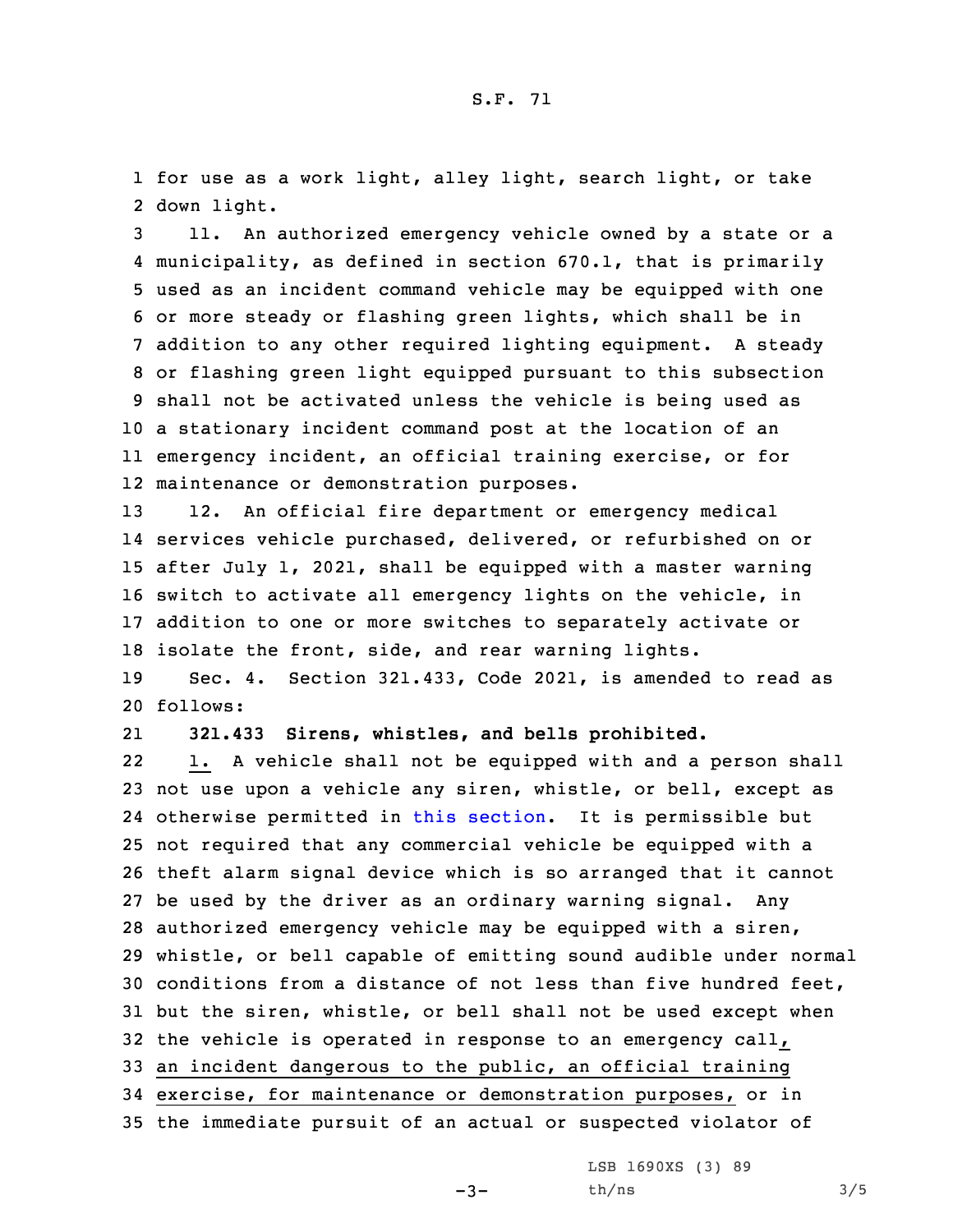1 the law, and the driver of the vehicle shall sound the siren, 2 whistle, or bell when necessary to warn pedestrians and other 3 drivers of the approach of the vehicle.

4 2. <sup>A</sup> towing or recovery vehicle, unless owned by the state 5 or <sup>a</sup> municipality, as defined in section 670.1, shall not be 6 equipped with <sup>a</sup> siren.

7 Sec. 5. Section 805.8A, subsection 3, Code 2021, is amended 8 by adding the following new paragraph:

9 NEW PARAGRAPH. *0ac.* Section 321.424... \$ 45.

10 Sec. 6. EFFECTIVE DATE. This Act, being deemed of immediate 11 importance, takes effect upon enactment.

12

14

13 **The inclusion of this explanation does not constitute agreement with the explanation's substance by the members of the general assembly.**

EXPLANATION

 This bill allows authorized emergency vehicles to be equipped with <sup>a</sup> variety of lighting devices, including flashing headlamps, flashing or solid white lights, split red and blue steady or flashing lights, and lights or light bars containing one or more rear zone amber lights or amber directional arrows. The bill requires authorized emergency vehicles to be equipped with <sup>a</sup> combination of operational red and blue lights, and if equipped with <sup>a</sup> light bar, requires the light bar to be positioned such that the front and rear facing red lights are on the driver's side of the vehicle and the front and rear facing blue lights are on the passenger's side of the vehicle. The bill also requires an official fire department or emergency medical services vehicle purchased, delivered, or refurbished on or after July 1, 2021, to be equipped with <sup>a</sup> master warning switch to activate all emergency lights on the vehicle, in addition to one or more switches to separately activate or isolate the front, side, and rear warning lights. In addition, an incident command vehicle may be equipped with one or more steady or flashing green lights. However, <sup>a</sup> towing or recovery vehicle, unless owned by the state or <sup>a</sup> municipality, is prohibited from being equipped with red and blue lights and <sup>a</sup>

 $-4-$ 

LSB 1690XS (3) 89  $th/ns$  4/5